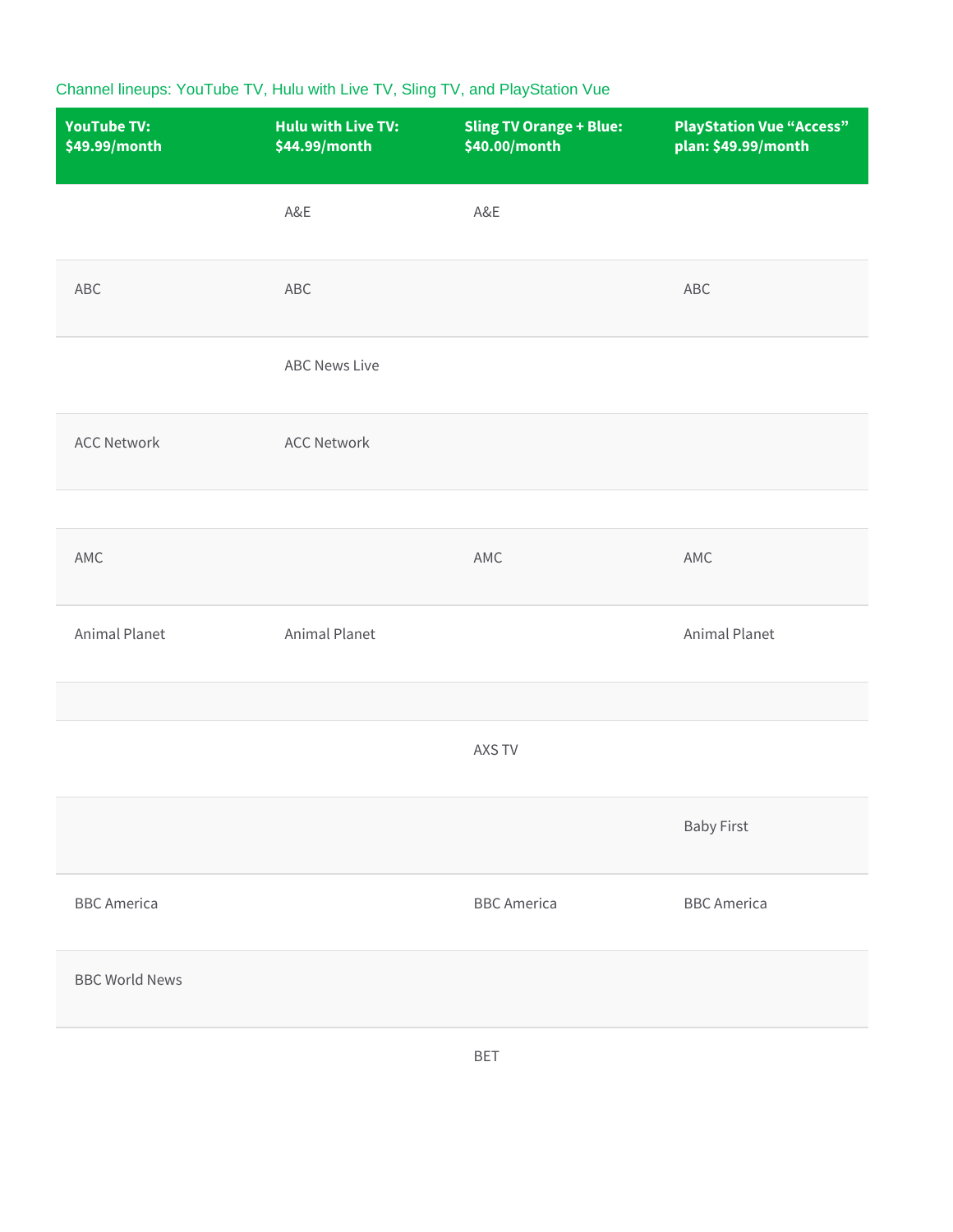| <b>YouTube TV:</b><br>\$49.99/month | <b>Hulu with Live TV:</b><br>\$44.99/month | <b>Sling TV Orange + Blue:</b><br>\$40.00/month | <b>PlayStation Vue "Access"</b><br>plan: \$49.99/month |
|-------------------------------------|--------------------------------------------|-------------------------------------------------|--------------------------------------------------------|
| <b>Big Ten Network</b>              | <b>Big Ten Network</b>                     |                                                 |                                                        |
|                                     |                                            | Bloomberg                                       |                                                        |
|                                     | Boomerang                                  |                                                 |                                                        |
| Bravo                               | <b>Bravo</b>                               | <b>Bravo</b>                                    | <b>Bravo</b>                                           |
| Cartoon Network                     | Cartoon Network                            | Cartoon Network                                 | Cartoon Network                                        |
| CBS                                 | CBS                                        |                                                 | CBS                                                    |
|                                     | <b>CBSN</b>                                |                                                 |                                                        |
| <b>CBS Sports Network</b>           | <b>CBS Sports Network</b>                  |                                                 |                                                        |
| <b>Cheddar Business</b>             | <b>Cheddar Business</b>                    | <b>Cheddar Business</b>                         | <b>Cheddar Business</b>                                |
| <b>Cheddar News</b>                 |                                            | <b>Cheddar News</b>                             |                                                        |
| CNEC                                | CNEC                                       |                                                 | CNEC                                                   |
| <b>CNBC World</b>                   |                                            |                                                 |                                                        |
| CNN                                 | $\mathsf{CNN}$                             | <b>CNN</b>                                      | CNN                                                    |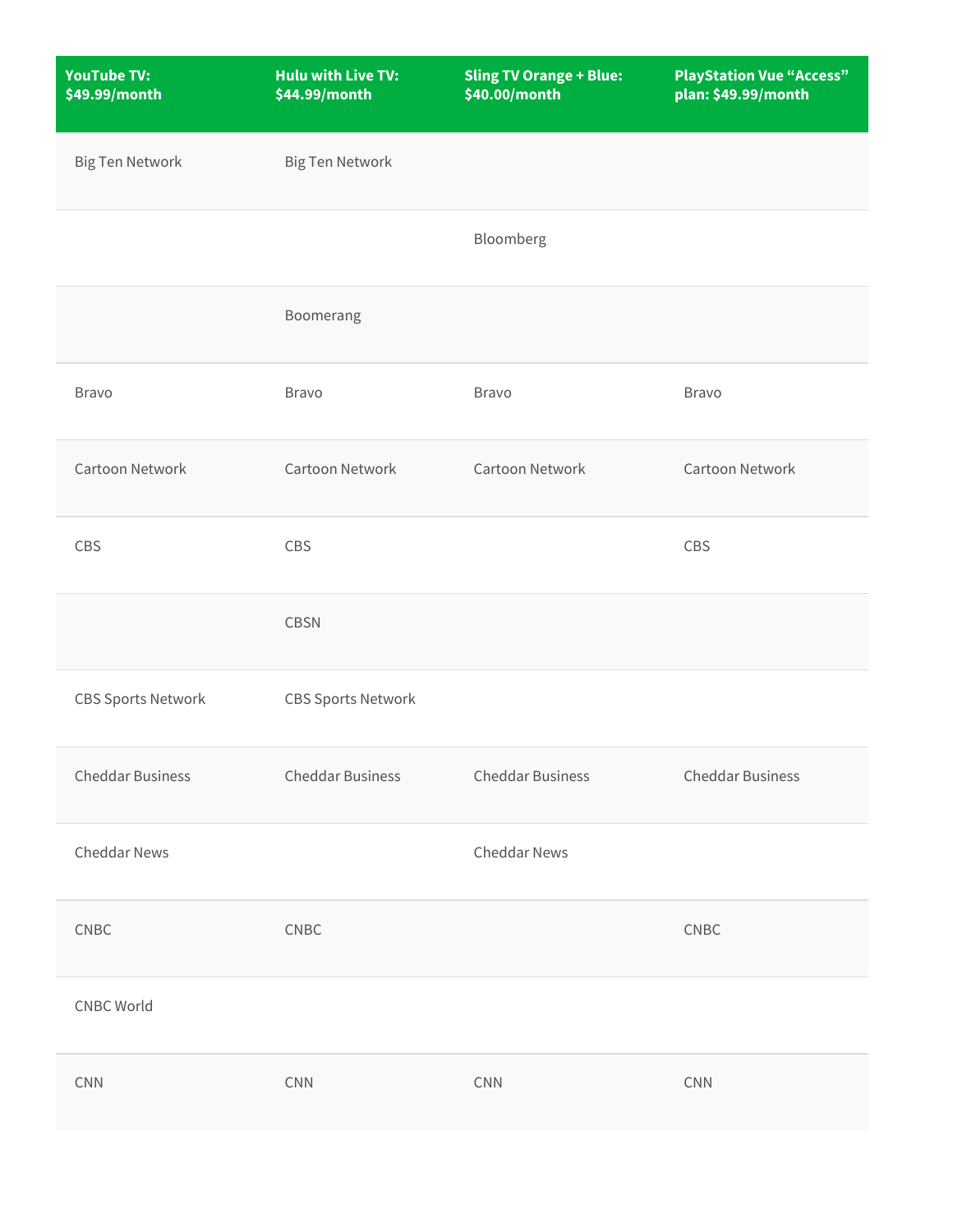| <b>YouTube TV:</b><br>\$49.99/month | <b>Hulu with Live TV:</b><br>\$44.99/month | <b>Sling TV Orange + Blue:</b><br>\$40.00/month | <b>PlayStation Vue "Access"</b><br>plan: \$49.99/month |
|-------------------------------------|--------------------------------------------|-------------------------------------------------|--------------------------------------------------------|
|                                     | <b>CNN</b> International                   |                                                 |                                                        |
|                                     |                                            | Comedy Central                                  |                                                        |
| Comet                               |                                            | Comet                                           |                                                        |
| Cozi TV                             | Cozi TV                                    |                                                 | Cozi TV                                                |
| CW                                  | CW                                         |                                                 |                                                        |
| Discovery Channel                   | Discovery Channel                          | Discovery Channel                               | Discovery Channel                                      |
| Disney Channel                      | Disney Channel                             | Disney Channel                                  | Disney Channel                                         |
| Disney Junior                       | Disney Junior                              |                                                 | Disney Junior                                          |
| Disney XD                           | Disney XD                                  |                                                 | Disney XD                                              |
| $\mathsf{E}!$                       | E!                                         | $\mathsf{E}!$                                   | E!                                                     |
|                                     |                                            | EPIX Drive-In                                   |                                                        |
| <b>ESPN</b>                         | <b>ESPN</b>                                | <b>ESPN</b>                                     | <b>ESPN</b>                                            |
| ESPN2                               | ESPN2                                      | ESPN2                                           | ESPN2                                                  |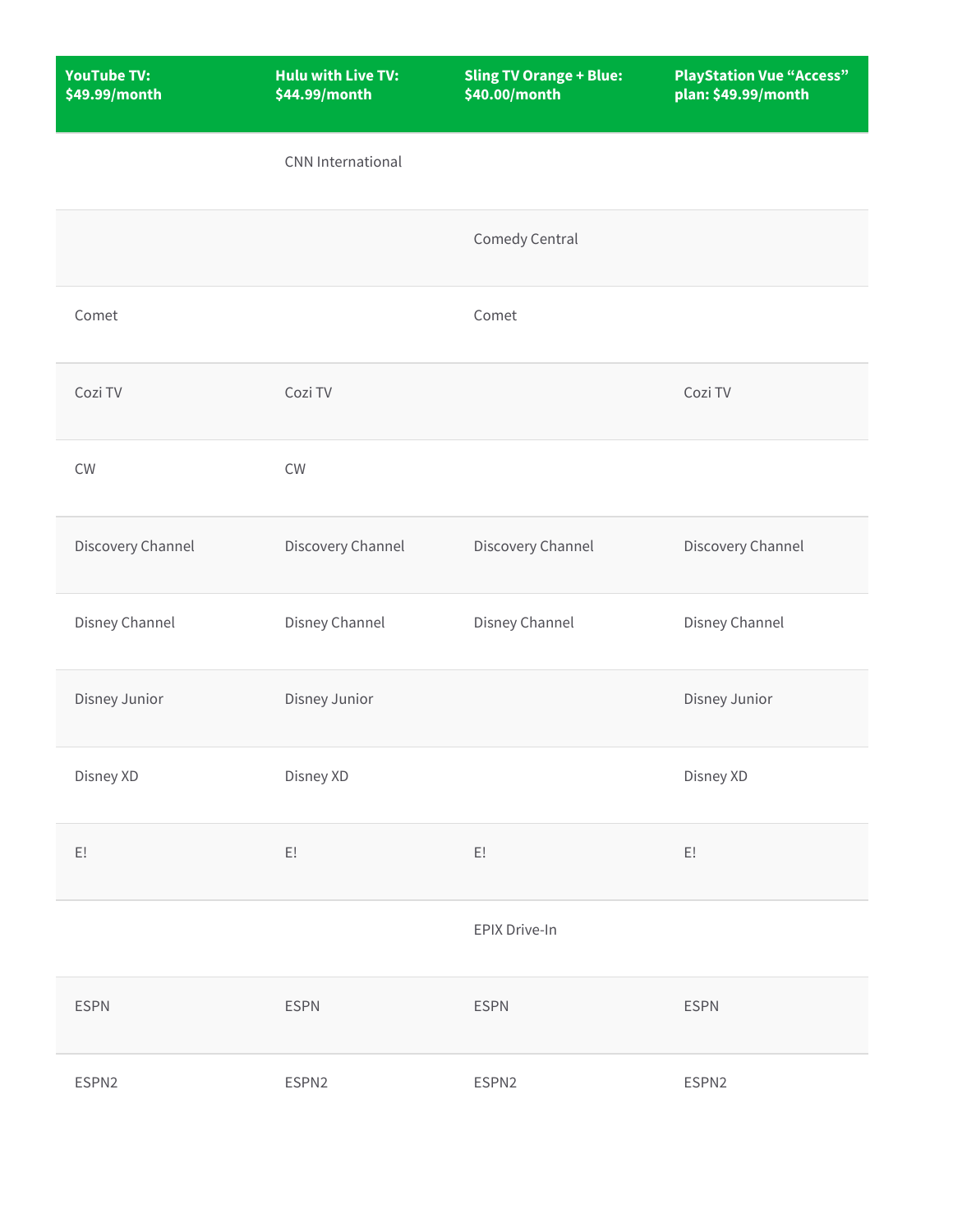| <b>YouTube TV:</b><br>\$49.99/month | <b>Hulu with Live TV:</b><br>\$44.99/month | <b>Sling TV Orange + Blue:</b><br>\$40.00/month | <b>PlayStation Vue "Access"</b><br>plan: \$49.99/month |
|-------------------------------------|--------------------------------------------|-------------------------------------------------|--------------------------------------------------------|
|                                     |                                            | ESPN3                                           |                                                        |
| <b>ESPNews</b>                      | <b>ESPNews</b>                             |                                                 |                                                        |
| <b>ESPNU</b>                        | <b>ESPNU</b>                               |                                                 |                                                        |
| Food Network                        | <b>Food Network</b>                        | Food Network                                    | Food Network                                           |
| <b>FOX</b>                          | <b>FOX</b>                                 | FOX (select markets)                            | <b>FOX</b>                                             |
| Fox Business Network                | Fox Business Network                       |                                                 | Fox Business Network                                   |
| Fox News Channel                    | Fox News Channel                           |                                                 | Fox News Channel                                       |
| Fox Sports 1 (FS1)                  | Fox Sports 1 (FS1)                         | Fox Sports 1 (FS1)                              | Fox Sports 1 (FS1)                                     |
| Fox Sports 2 (FS2)                  | Fox Sports 2 (FS2)                         | Fox Sports 2 (FS2)                              | Fox Sports 2 (FS2)                                     |
| Freeform                            | Freeform                                   | Freeform                                        | Freeform                                               |
| $\mathsf{F}\mathsf{X}$              | $\mathsf{F}\mathsf{X}$                     | $\mathsf{F}\mathsf{X}$                          | $\mathsf{F}\mathsf{X}$                                 |
| <b>FXM</b>                          | <b>FXM</b>                                 |                                                 |                                                        |
| <b>FXX</b>                          | <b>FXX</b>                                 | <b>FXX</b>                                      | <b>FXX</b>                                             |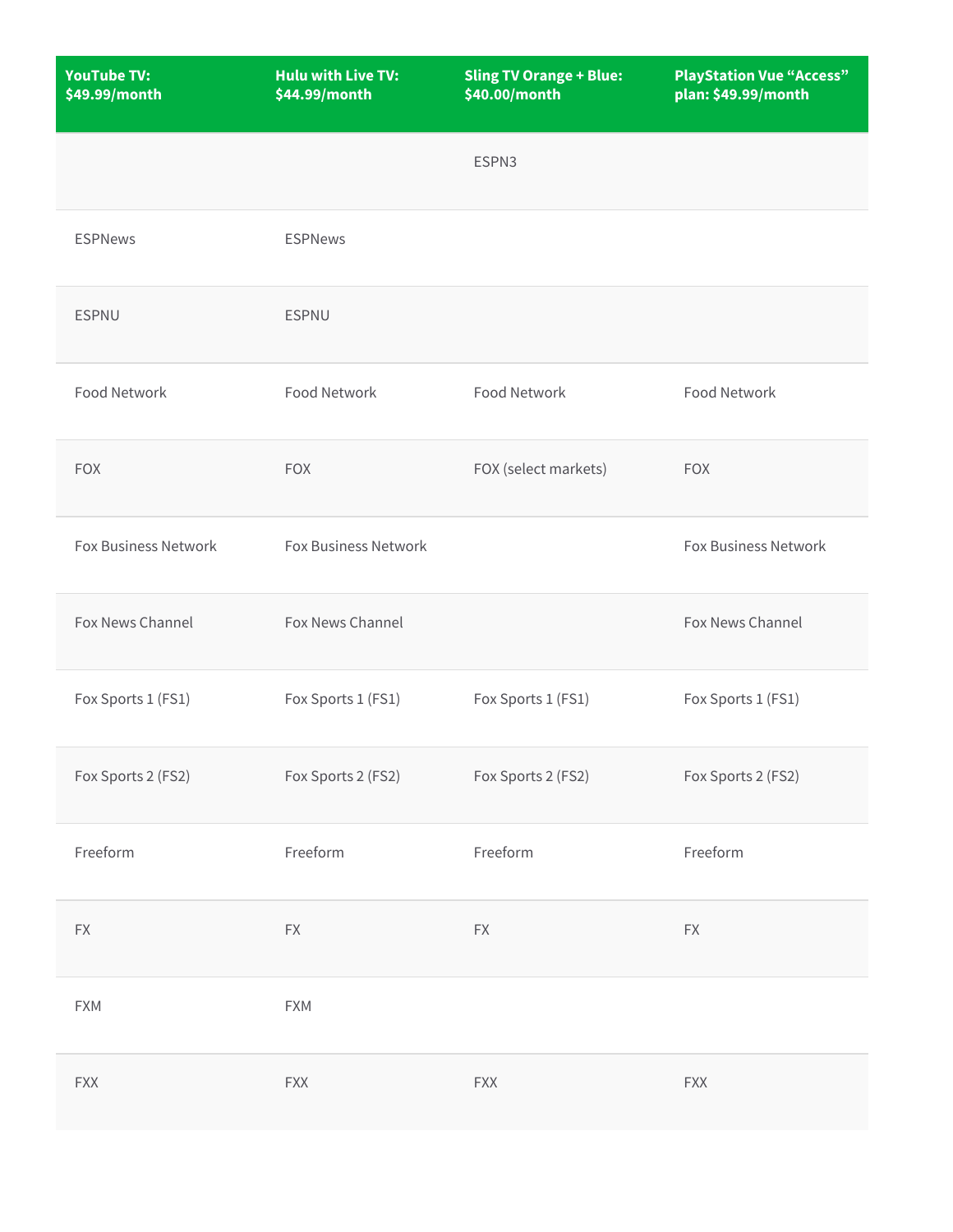| <b>YouTube TV:</b><br>\$49.99/month | <b>Hulu with Live TV:</b><br>\$44.99/month | <b>Sling TV Orange + Blue:</b><br>\$40.00/month | <b>PlayStation Vue "Access"</b><br>plan: \$49.99/month |
|-------------------------------------|--------------------------------------------|-------------------------------------------------|--------------------------------------------------------|
|                                     |                                            | Fuse                                            |                                                        |
| Golf Channel                        | <b>Golf Channel</b>                        |                                                 |                                                        |
|                                     |                                            |                                                 |                                                        |
|                                     |                                            |                                                 |                                                        |
| <b>HGTV</b>                         | <b>HGTV</b>                                | <b>HGTV</b>                                     | <b>HGTV</b>                                            |
|                                     | <b>History Channel</b>                     | <b>History Channel</b>                          |                                                        |
| <b>HLN</b>                          | <b>HLN</b>                                 |                                                 | <b>HLN</b>                                             |
| <b>IFC</b>                          |                                            | <b>IFC</b>                                      |                                                        |
| <b>Investigation Discovery</b>      | <b>Investigation Discovery</b>             | <b>Investigation Discovery</b>                  | <b>Investigation Discovery</b>                         |
|                                     | Lifetime                                   | Lifetime                                        |                                                        |
| Local Now                           |                                            | Local Now                                       |                                                        |
| <b>MLB Network</b>                  |                                            |                                                 |                                                        |
| MotorTrend                          | MotorTrend                                 | MotorTrend                                      | MotorTrend                                             |
| <b>MSNBC</b>                        | <b>MSNBC</b>                               |                                                 | <b>MSNBC</b>                                           |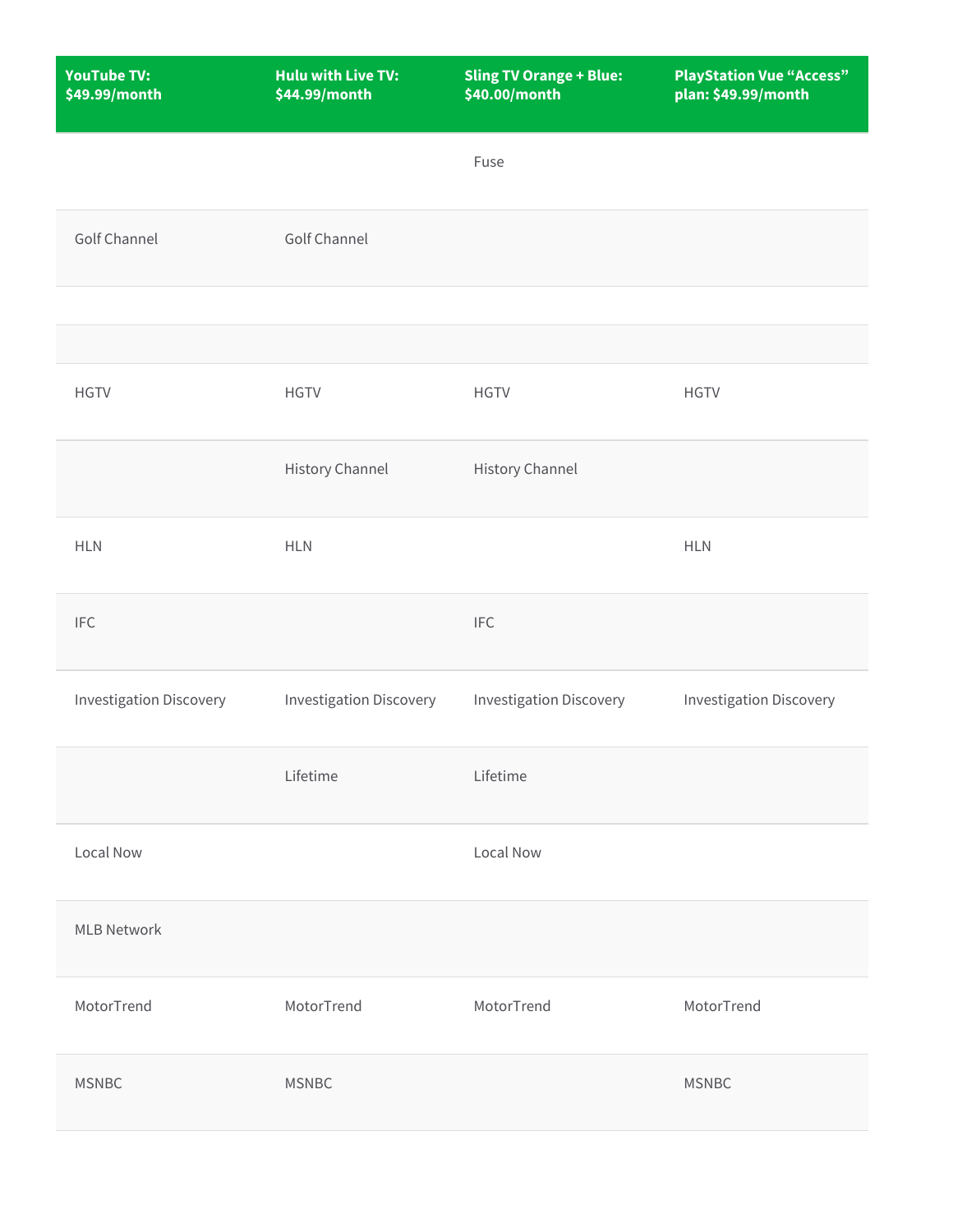| <b>YouTube TV:</b><br>\$49.99/month | <b>Hulu with Live TV:</b><br>\$44.99/month | <b>Sling TV Orange + Blue:</b><br>\$40.00/month | <b>PlayStation Vue "Access"</b><br>plan: \$49.99/month |
|-------------------------------------|--------------------------------------------|-------------------------------------------------|--------------------------------------------------------|
| National Geographic                 | National Geographic                        | National Geographic                             | National Geographic                                    |
| Nat Geo Wild                        | Nat Geo Wild                               | Nat Geo Wild                                    |                                                        |
| <b>NBATV</b>                        |                                            |                                                 |                                                        |
| <b>NBC</b>                          | <b>NBC</b>                                 | NBC (select markets)                            | NBC                                                    |
| <b>NBCSN</b>                        | <b>NBCSN</b>                               | <b>NBCSN</b>                                    | <b>NBCSN</b>                                           |
| Newsy                               |                                            | Newsy                                           |                                                        |
|                                     |                                            | <b>NFL Network</b>                              |                                                        |
|                                     |                                            |                                                 |                                                        |
|                                     |                                            | Nick Jr.                                        |                                                        |
| Olympic Channel                     | Olympic Channel                            |                                                 |                                                        |
| <b>OWN</b>                          |                                            |                                                 | <b>OWN</b>                                             |
|                                     |                                            |                                                 |                                                        |
| Oxygen                              | Oxygen                                     |                                                 | Oxygen                                                 |
|                                     |                                            |                                                 |                                                        |

Paramount Network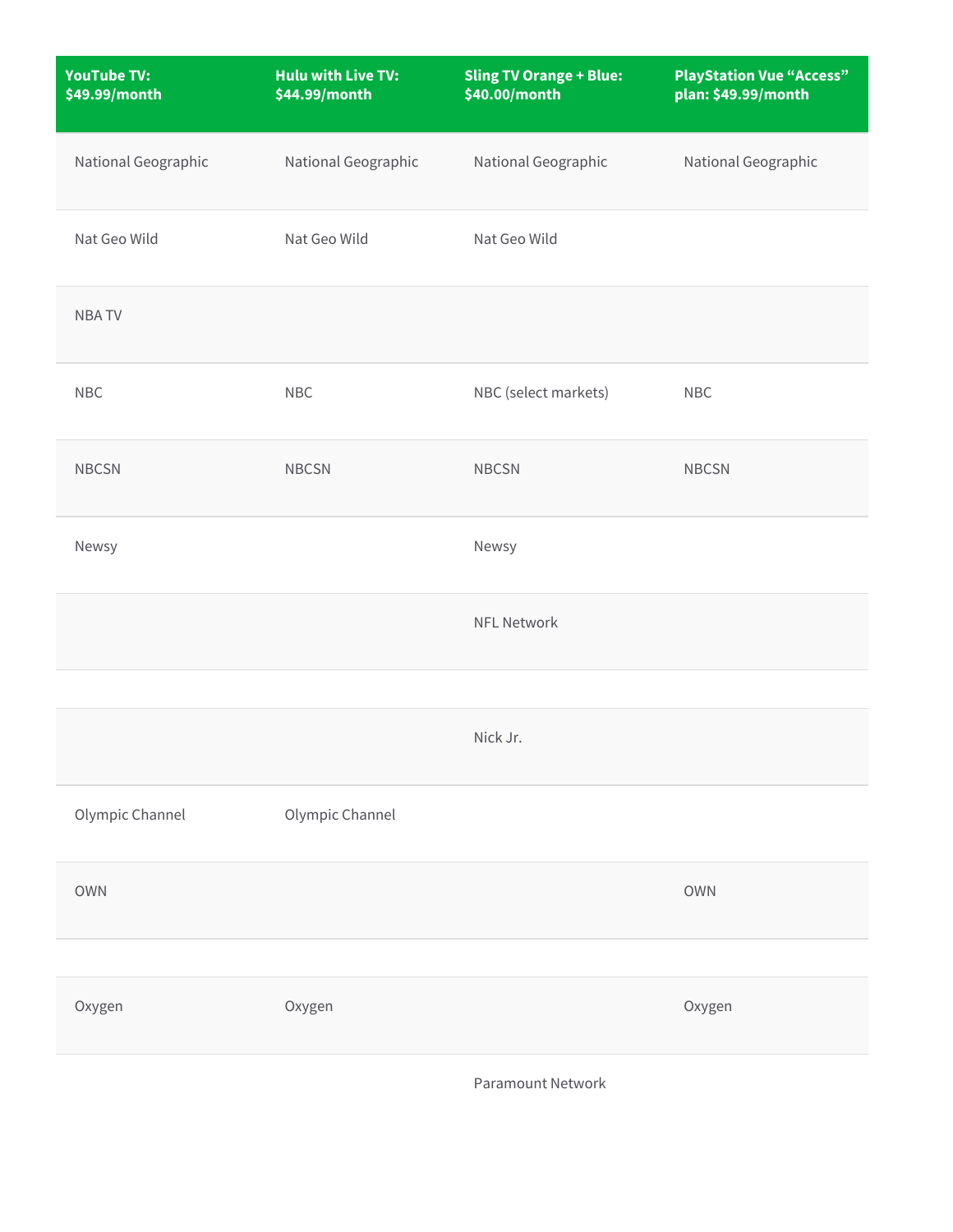| <b>YouTube TV:</b><br>\$49.99/month | <b>Hulu with Live TV:</b><br>\$44.99/month | <b>Sling TV Orange + Blue:</b><br>\$40.00/month | <b>PlayStation Vue "Access"</b><br>plan: \$49.99/month |
|-------------------------------------|--------------------------------------------|-------------------------------------------------|--------------------------------------------------------|
| Pop                                 | Pop                                        |                                                 |                                                        |
|                                     |                                            |                                                 |                                                        |
| <b>SEC Network</b>                  | <b>SEC Network</b>                         |                                                 |                                                        |
| Smithsonian Channel                 | Smithsonian Channel                        |                                                 |                                                        |
|                                     |                                            |                                                 | Spotlight                                              |
|                                     |                                            | Stadium                                         |                                                        |
| Start TV                            |                                            |                                                 | Start TV                                               |
| Sundance TV                         |                                            |                                                 |                                                        |
| <b>SYFY</b>                         | <b>SYFY</b>                                | <b>SYFY</b>                                     | <b>SYFY</b>                                            |
| Tastemade                           |                                            |                                                 |                                                        |
| TBS                                 | TBS                                        | <b>TBS</b>                                      | TBS                                                    |
| <b>Turner Classic Movies</b>        | <b>Turner Classic Movies</b>               |                                                 |                                                        |
| Telemundo                           | Telemundo                                  |                                                 | Telemundo                                              |
| Tennis Channel                      |                                            |                                                 |                                                        |